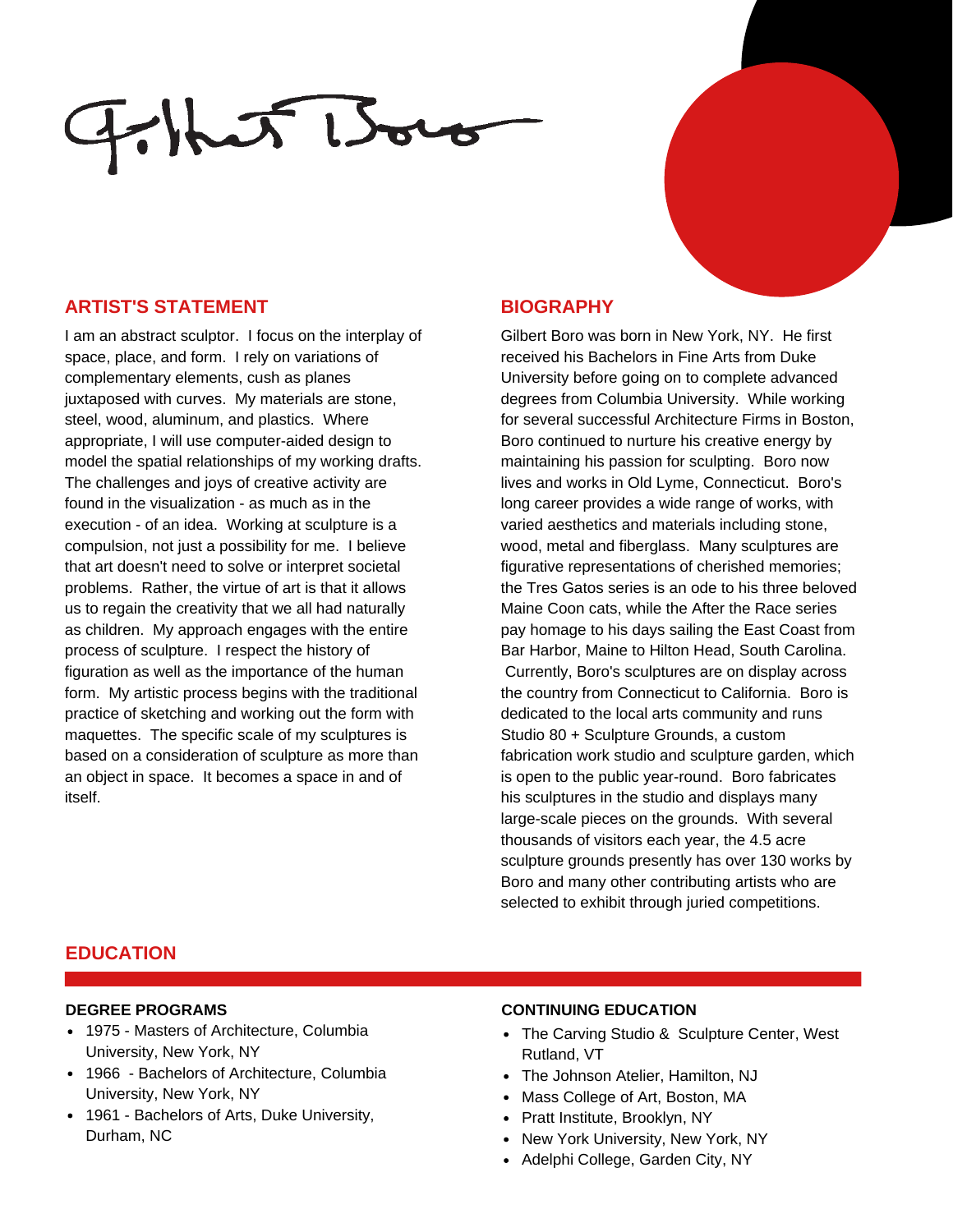# $F$ hat Boro

# **PROFESSIONAL ACTIVITY**

- Panels & Presentations at Duke University, Durham, NC
- Design Studio Instructor and Design Critic at Boston Architectural Center, Boston, MA
- Design Critic and Presentations at Rhode Island School of Design, Providence, RI
- Lectures at John F. Kennedy School of Government, Cambridge, MA
- Design Critic at Harvard University Graduate School of Design, Cambridge, MA

# **HONORS AND AWARDS**

- Elected member of Silvermine Artists Guild, New Canaan, CT
- Elected member of the Mystic Museum of Art, Mystic, CT
- Elected member of the New York Sculptors Guild, NY
- Elected member of the New England Sculptors Association
- Elected member of the International Sculpture **Center**
- CAFA Sculpture Award, 2018 Mystic Museum of Art, Mystic, CT
- Art League of Hilton Head Biennale, Second Place, Hilton Head, SC
- Metal Sculptor of the Year, ADC Fine Art, Cincinnati, OH
- Juried Member, New York Sculptors Guild, New York, NY
- Emeritus Member, American Institute of Architects, Washington D.C.
- President and Chairman of the Endeavor Companies, Boston, MA
- President, Board of Trustees, The Carving Studio & Sculpture Center, West Rutland, VT

# **SELECTED EXHIBITIONS**

#### **2020 GROUP SHOWS**

- New Canaan Sculpture Trail, New Canaan Town Hall, New Canaan, CT
- Art in Public Spaces, Stamford, CT
- "Borders & Walls", Sculptors Guild, New York, NY
- Sculpture Now at the Mount, Lenox, MA

#### **2019 SOLO SHOWS**

- "Coming Together", Congregation Beth Shalom Rodfe Zedek, Chester, CT
- "Sculptural Works by Gilbert Boro", The ESB Gallery, Old Lyme, CT
- "Knot Theory", Lyman Allyn Art Museum, New London, CT

### **2019 GROUP SHOWS**

- "Summer Sculpture Showcase 2019", Old Lyme, CT
- "Nor'Easter Exhibition", New Britain Museum of Contemporary Art, New Britain, CT
- "Celebrating Summer", Chester Gallery, Chester, CT
- Public Art, The Avenue Concept, Providence, RI
- "Changing Landscapes Exhibition", Eustis Estate Museum, Milford, MA
- Public Art, City Center Danbury, Danbury, CT

#### **2018 GROUP SHOWS**

- 62nd Regional Show, Mystic Museum of Art, Mystic, CT
- CAFA 107th Annual Exhibition, Mystic, CT
- Midsummer Festival, Old Lyme, CT
- Annual Juried Exhibition Memory, Mystic Museum of Art, Mystic, CT
- Ramey Fine Art, Palm Desert, CA
- "In the Elements", Chester Gallery, Chester, CT
- "Summer Sculpture Showcase 2018", Old Lyme, CT
- "Regatta II/6 Brass & Teal", Gallery 44, Old Lyme, CT
- "Balls Beams and Curves I/18" Slate Gray, ADC Fine Arts, Cincinnati, OH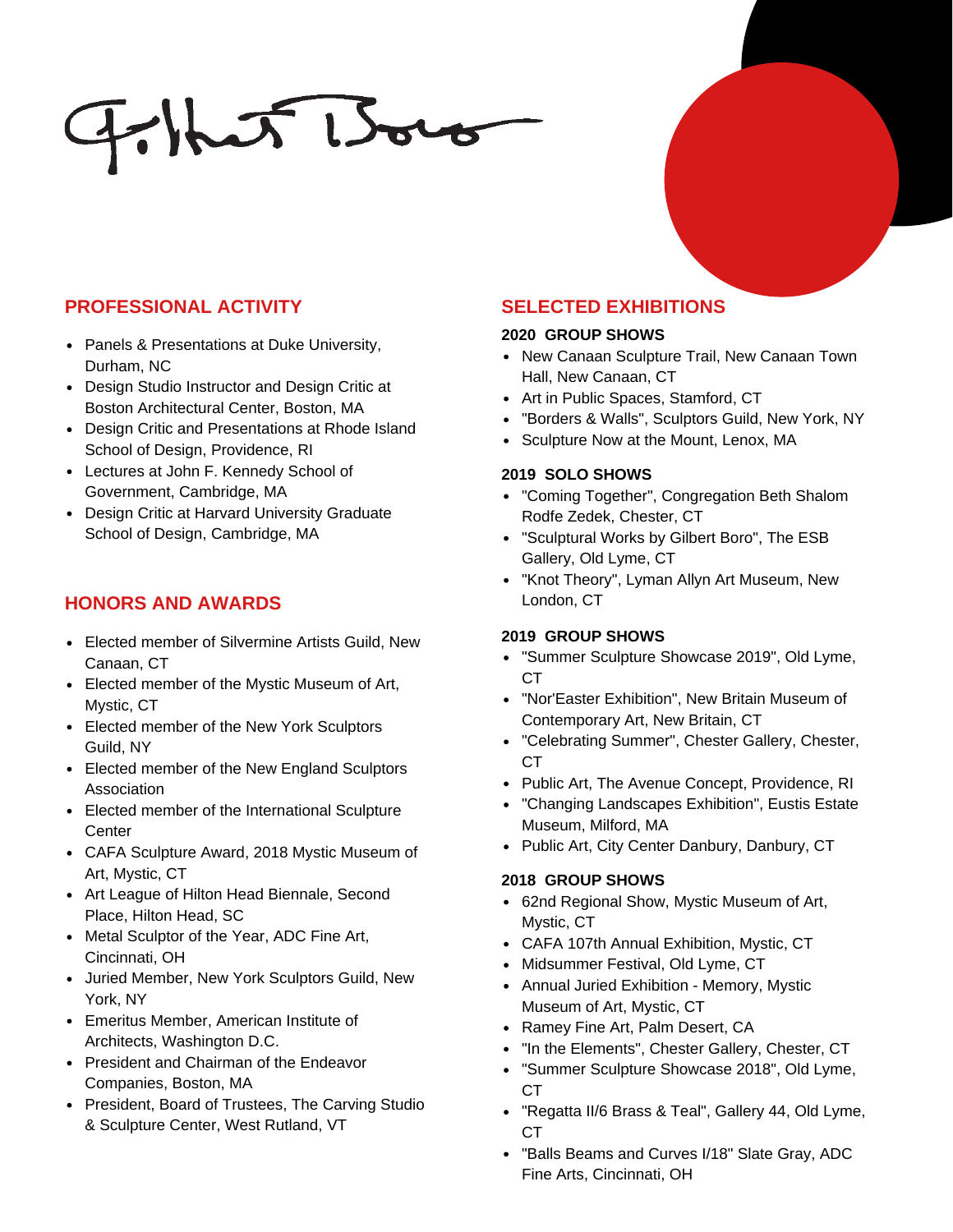# $F$ hit Boro

## **SELECTED EXHIBITIONS**

#### **2017 GROUP SHOWS**

- Art Comes Alive, ADC Fine Art (awarded Metal Sculptor of the Year), Cincinnati, OH
- 61st Regional Show, Mystic Museum of Art, Mystic, CT
- CAFA 106th Annual Exhibition, Mystic Museum of Art, Mystic, CT
- NESA at the Boston Design Center, Boston, MA
- Ramey Fine Art, Palm Desert, CA
- "Currently 80" New York Sculptors Guild, New York, NY
- "This is Not Art" Mystic Museum of Art, Mystic, CT
- "Summer Sculpture Showcase 2017", Old Lyme, CT
- "The Musical Masterworks Series", Midsummer Festival, Old Lyme, CT
- "Tres Gatos", City of Palm Desert, CA
- "The Wee Faerie Exhibition", Florence Griswold Museum, Old Lyme, CT
- "Ball Beam and Curves" ADC Fine Arts, Cincinnati, OH
- Sculptor's Guild Antenna Gallery, New Orleans, LA

### **2016 GROUP SHOWS**

- ADC Gallery, Cincinnati, OH
- "El Paseo Exhibition", City of Palm Desert, CA
- Art Expo, New York, NY
- NESA "Centennial Celebration of National Parks", Springfield, MA
- Ramey Fine Art, Palm Desert, CA
- "Black & White", Mystic Museum of Art, Mystic, CT
- "Think Big, Start Small, ESB Gallery, Old Lyme, CT
- "Summer Sculpture Showcase 2016", Old Lyme, CT
- Midsummer Festival, Old Lyme, CT

# **SELECTED EXHIBITIONS**

#### **2016 SOLO SHOWS**

- "Art & Wine", The Study of Fine Wines & Spirits, Greenwich, CT
- Think Big, Start Small, ESB Gallery, Old Lyme, CT
- "The Musical Masterworks Series", Old Lyme, CT

#### **2015 GROUP SHOWS**

- "59th Regional Show 2015, Mystic Museum of Art, Mystic, CT
- Midsummer Festival, Old Lyme, CT
- CAFA 104th Annual Exhibition 2015, Mystic Museum of Art, Mystic, CT
- "Sculpture Expo 2015", Red Hook, NY
- "Members & Elected Artists", Mystic Museum of Art, Mystic, CT
- "Summer Sculpture Showcase 2015", Old Lyme, CT
- Ramey Fine Art, Palm Desert, CA
- "Celebrating the Art of Sculpture 2015", Danvers, MA
- Art League of Hilton Head "Biennale 2015", Hilton Head, SC
- NESA Historic New England Exhibition 2015, Governor John Langdon House, NH

### **2014 SOLO SHOWS**

- "Turning Point" Sculptors Guild Gallery, Brooklyn, NY
- "Tres Gatos", Goodwin College, East Hartford, CT

### **2014 GROUP SHOWS**

- Ramey Fine Art, Palm Desert, CA
- "Metals" Worrell Smith Gallery, Westport, CT
- "MAC 58th Regional Show" Mystic Museum of Art, Mystic, CT
- "ArtHamptons 2014" Nova's Ark Sculpture Grounds, Bridgehampton, NY
- Midsummer Festival, Old Lyme, CT
- CAFA 103rd Annual Exhibition, Mystic Museum of Art, Mystic, CT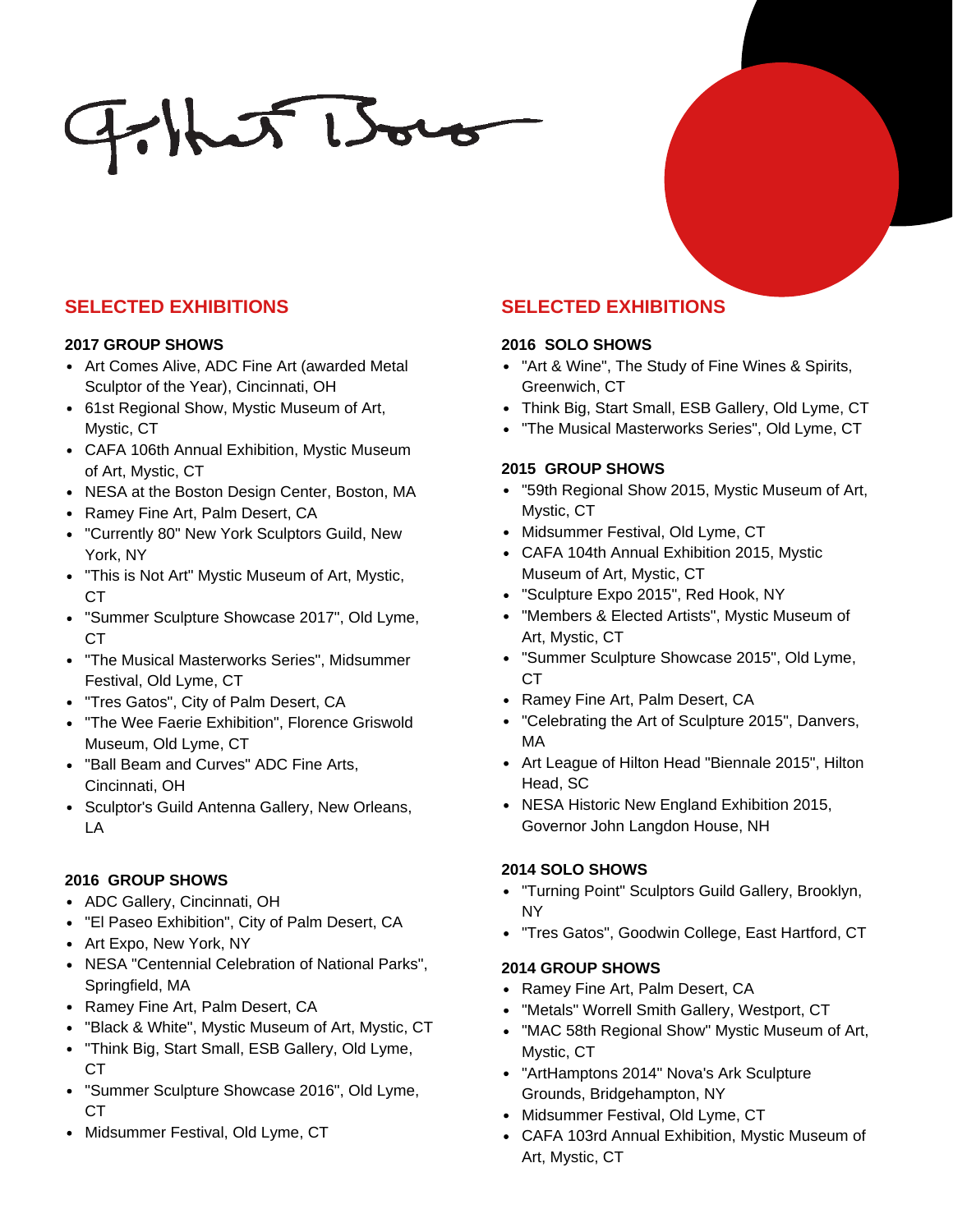# $F$ hat Boro

### **SELECTED EXHIBITIONS**

#### **2013 SOLO SHOWS**

"Ball Beams & Curves" Alexey Von Schlippe Museum Gallery of Art, Groton, CT

#### **2013 GROUP SHOWS**

- Connecticut Academy of Fine Arts 102st Exhibition, Mystic Museum of Art, Mystic, CT
- Midsummer Festival, Old Lyme, CT
- "MAC 57th Regional Show" Mystic Museum of Art, Mystic, CT
- "Spectrum Miami 201" Spectrum Miami, Miami, FL
- "New England Sculptors Association" Bridgewater State University, Maxwell Library, Bridgewater, MA
- CAFA 102nd Annual Exhibition 2015, Mystic Museum of Art, Mystic, CT

#### **2012 SOLO SHOWS**

- "Gilbert Boro" Mystic Museum of Art, Mystic, CT
- "New Works from the Iliad and Origami Series" Gallery One, Old Saybrook, MA

#### **2012 GROUP SHOWS**

- "Sculpt Miami", Miami, FL
- New England Sculptors Association, State Transportation Building, Boston, MA
- Art Expo, New York, NY
- Midsummer Festival, Old Lyme, CT
- "Red Dot Art Fair", Miami, FL
- Avery Copp House Museum, Groton, CT
- CAFA 101st Annual Exhibition 2015, Mystic Museum of Art, Mystic, CT

#### **2011 GROUP SHOWS**

- "New Work" Broadway Gallery, New York, NY
- Red Dot Art Fair, New York, NY
- Art Expo, New York, NY
- "Sculpt Miami", Miami, FL
- Midsummer Festival, Old Lyme, CT
- Kavachnina Contemporary, Miami, FL

# **SELECTED EXHIBITIONS**

#### **2010 SOLO SHOWS**

- Sirocco III, Wachovia Bank, Madison, CT
- Modellinos Nuovos, Hidden Gallery, Old Lyme, CT
- New Works from the Iliad and Origami Series, Gallery One**,** Old Saybrook, CT

#### **2010 GROUP SHOWS**

- "Sculpture Guild NY" Housatonic Museum, Bridgeport, CT
- "Sculpture on the Green" Bi-Annual Invitational Exhibition, Cashiers, NC
- Midsummer Festival, Old Lyme, CT
- Diana Levine Fine Arts, Boston, MA
- "The Fifth Crossing Annual Juried Exhibition" The Hygenic Art Galleries, New London, CT
- Sculpt Miami 2010, Miami, FL
- Art Miami 2010/Kavachnina Contemporary, Miami, FL
- After the Race II Series, The Gallery at Firehouse Sq., New London, CT
- Tres Gatos, Art & Design of the 20th/21st Centuries, The Cyclorama, Boston, MA
- New Work, Kavachnina Contemporary (Art Rouge), Miami, FL
- The Regatta Series, Sculpture Garden III, Invitational Show, Old Lyme, CT
- After the Race II Series: Red, Electric Blue, P.S.The Gallery at Firehouse Square, New London, CT
- Silvermine Guild Arts Center Jury Exhibition, New Canaan, CT
- The Regatta Series, Sculpture Garden III, Bee & Thistle Invitational Show, Old Lyme, CT

#### **2009 SOLO SHOWS**

• Sirocco III, Wachovia Bank, Madison, CT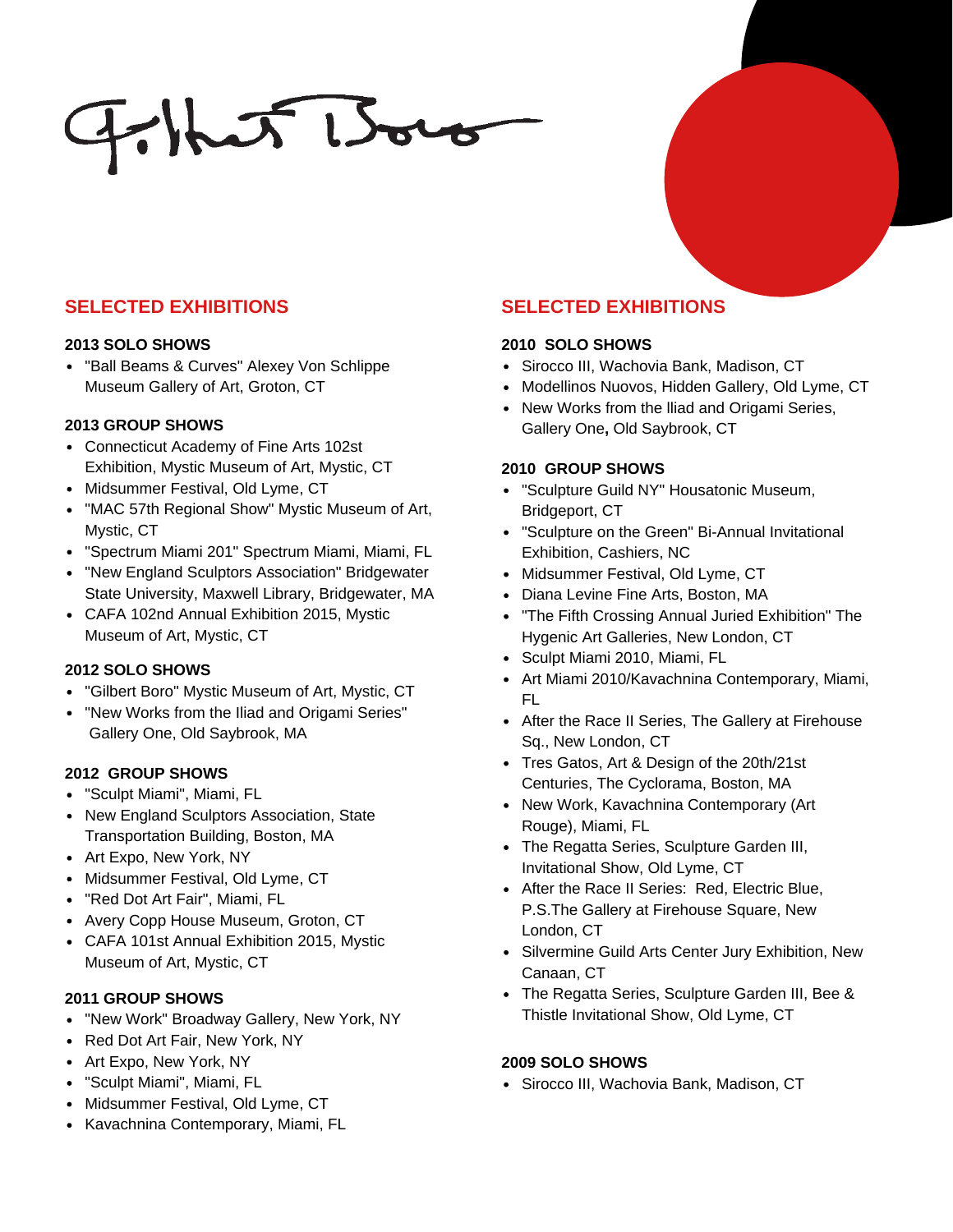# $F$ hat Boro

## **SELECTED EXHIBITIONS SELECTED EXHIBITIONS**

#### **2009 GROUP SHOWS**

- "Roam Around: Art in Public Places" Stamford, CT
- "Juried Exhibition" Silvermine Guild Arts Center, New Canaan, CT
- Gallery One, Old Saybrook, CT
- "The Ivoryton Sculpture Mile" Ivoryton, CT
- Midsummer Festival, Old Lyme, CT
- "The Visual Arts at Duke" Bryan Center, Duke University, Durham, NC
- The Child & Family Agency Lyme/Old Lyme Garden Tour, Old Lyme, CT
- Silvermine Guild Arts Center Jury Exhibition, New Canaan, CT

### **2008 SOLO SHOWS**

- Equinox 2008, Grounds for Sculpture, Old Lyme, CT
- Waterford Women's Club, Studio, Old Lyme, CT
- Florence Griswold Museum Docent Show, Old Lyme, CT

#### **2008 GROUP SHOWS**

- Sculpture Day in Old Lyme, Florence Griswold Museum & The Lyme Academy, Old Lyme, CT
- Open Studio, Arts Center at Killingworth, CT
- Current 2008: A Sculpture Tour Garrison Art Center, Garrison, NY
- Finalist Competition 2008: Havert L. Fenn Center, St. Lucie County, FL
- Sculpture Garden II, Bee & Thistle Invitational Show, Old Lyme, CT

### **2007 GROUP SHOWS**

- Recent works by Gilbert V. Boro, Studio 80, Old Lyme, CT
- Patron's Party, Lyme Academy College of Fine Arts, Old Lyme, CT

#### **2007 GROUP SHOWS**

- Returning Artists, Great Neck Art Center, Great Neck, NY
- Art in the Garden, Fifth Annual Exhibition, Wilber & King Gardens, Guilford, CT
- Sculpture Garden I, Bee & Thistle Sculpture Invitational, Old Lyme, CT
- Tossed and Found, Art in Public Places, Stamford, CT
- Sculpture Path by the Sea, University of Connecticut, Avery Point, Groton Point, CT

#### **2006 SOLO SHOWS**

• Open Studio Celebration, Studio 80 + Sculpture Grounds, Old Lyme, CT

#### **2005 SOLO SHOWS**

Creation of Studio 80 + Sculpture Grounds, Old Lyme, CT

# **SELECTED EARLIER EXHIBITIONS 1960 - 2004**

### **SOLO SHOWS**

- Drumbeat Regarra (ATRI), The Brown Estate, Padanaram, MA
- New Steel Works, Gallery 26, Newton, MA
- Hector in Conversation, Charette Corp, Woburn, MA
- Signs of Construction, Peakview Office Park, Denver, CO
- A New Neighbor Hood, Chapman House Gallery, Boston, MA
- Look at Me (Shuffi), Endeavor Corporation, Boston, MA
- We Stand Together, Patriot Bank, Boston, MA
- Let the Light Shine, Broadway West Center, S. Portland, ME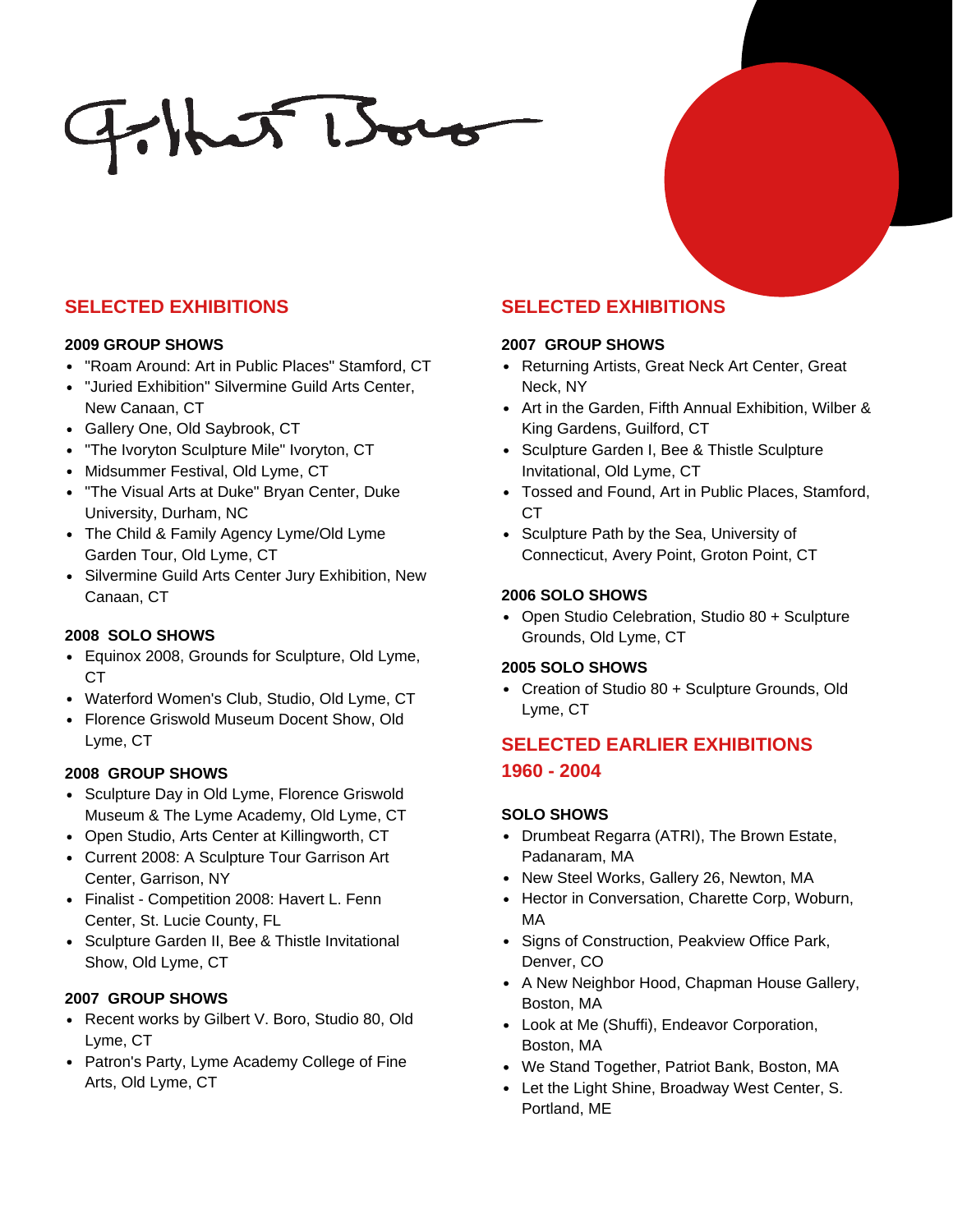$F$ hat Boro

# **SELECTED EARLIER EXHIBITIONS 1960 - 2004 (CONTINUED)**

#### **SOLO SHOWS**

- The Christian Community Trust, Trinity Village, Brockton, MA
- The Sense of Time, Francis Gatehouse Mill Gallery, Lowell, MA
- The Future of a Mountain, Mt. Washington Center, Bretton Woods, NH
- Viking Village Center, Action, MA
- What's Next, Quechee Lake Center, Quechee, VT
- "New Steel Works" Gallery 26, Newton, MA
- A Touch of the Orient" Chaffee Art Center, Rutland, VT
- Art & Design of the 20th & 21st Centuries, The Cyclorama, Boston, MA
- "Contemplations in Red" Sculpture House and Garden, Carmel, CA
- "Gilbert Boro", The Bath & Tennis Club, Naples, FL
- The Equinox Show, Old Lyme, CT

#### **GROUP SHOWS**

- Contemplations in Red, Sculpture House and Garden, Carmel, CA
- Kyoto Series, Chaffee Art Center, West Rutland, VT
- Previews, Dunster Street Opening, Boston, MA
- Members Only, Center Street Gallery, Rutland, VT
- Kyoto Series (extended), Chaffee Art Center, West Rutland, VT
- New Stone Work, Managers Selection, Sharon Arts Center, Sharon, NH
- Budapest Exposition, Budapest, Hungary
- Marsupials on the Run, Melbourne, Australia
- New Ways of Life, Naples Bath & Tennis Club, Naples, FL
- Mondrian's Space II, Greenridge at Lincoln Station, Lincoln, MA

# **SELECTED EARLIER EXHIBITIONS 1960 - 2004**

#### **GROUP SHOWS (CONTINUED)**

- The Square, Village Square North Pembroke, North Pembroke, MA
- The Genesis of an Idea, Wang Center, Lowell, MA
- Watch Over ME, DEC Computer Center, Lowell, MA
- My Best Work, Avery Hall, Columbia University, New York, NY
- The Benches, Washington University, St. Louis, IL
- Can It Be, The Dope Shop Gallery, Duke University, Durham, NC
- Annual Exhibit, Duke Library, Duke University, Durham, NC
- "Artists in the Hood" Gallery 26, Newton, MA
- "Annual Exhibit" Massachusetts College of Art, Boston, MA
- DeCordova Sculpture Park and Museum, Lincoln, MA
- The Middletown Sculpture Mile, Middletown, CT
- Silvermine Guild Arts Center Juried Exhibition, New Canaan, CT
- "A Sculpture Tour", Garrison Art Center, Garrison, NY
- The Madison Sculpture Mile, Madison, CT
- The Opera House, Boston, MA
- Works by Gilbert Boro, Francis Gatehouse Mill, Lowell, MA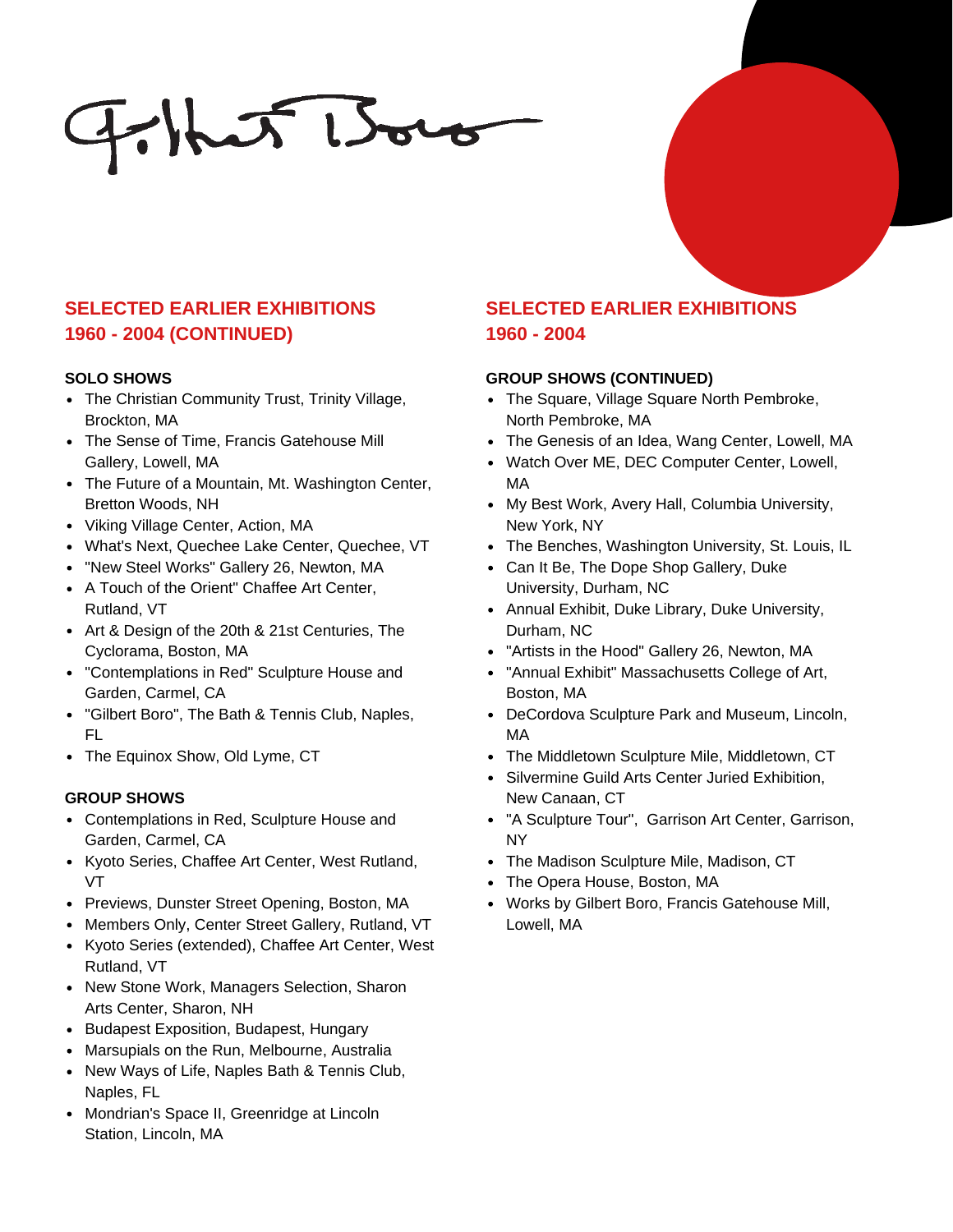# $F$ hut Boro

## **SELECTED COLLECTIONS**

#### **INSTITUTIONAL / CORPORATE**

- Goodwin College, East Hartford, CT
- University of Connecticut, Avery Point, Groton, CT
- Duke University, Durham, NC
- CVT Ventures, San Diego, CA
- Charette Corporation, Woburn, MA
- Peakview Office Park, Denver, CO
- Budapest Exposition 1995, Budapest, Hungary
- Stead Street LTD., Melbourne, Australia
- Naples Bath & Tennis Club, Naples, FL
- Chapman Partners Inc., Boston, MA
- Wedgewood Place, Winchester, MA
- Patriot Bank, Boston, MA
- Broadway West Community Center, S Portland, ME
- Greenridge at Lincoln Station, Lincoln, MA
- Village Square North Pembroke, N. Pembroke, MA
- Trinity Village Commons, Brockton, MA
- Francis Gatehouse Mill, Lowell, MA
- Wang Center, Lowell, MA
- DEC Computer Corp., Maynard, MA
- Mt. Washington Development Co., Bretton Woods, NH
- Brookside, Acton, MA
- Quechee Lakes Center, Quechee, VT
- Washington University, St. Louis, IL

### **PRIVATE COLLECTIONS**

- Mr. Joe Zimmel & Sheryl Ronzello
- Mr. & Mrs. Dennis & Verity Powers
- Mr. Michael Cohen
- Mr. & Mrs. Dohn S. Schildkraut
- Mr. Bob Regan
- Mr. & Mrs. Philip Carney
- Mr. John Clifford
- Mr. & Mrs. John Forbis
- Dr. Rivka Horowitz & Mr. Harold Pessirillo
- Mr. & Mrs. Blair Brown

# **SELECTED COLLECTIONS**

#### **PRIVATE COLLECTIONS (CONTINUED)**

- Mr. & Mrs. Donald Silpe
- Mr. Rudolf Bergmans & Ms. Ann Lane
- Mr. & Mrs. Donald Nelson
- Mr. & Mrs. Bruce Boro
- Mr. Max Greenwood
- Mr. & Mrs. John Horn
- Drs. Dori Mintzer & David Feingold
- Ms. Neerja Sharma
- Mr. Robert Patterson
- Dr. Toni Greatrex
- Mr. & Mrs. John Clifford
- Rainier III, Prince of Monaco
- Mr. Robert Keyes
- Mr. Robert Bohn
- \*\*\*Other Collectors Request Privacy\*\*\*

### **RECENT PUBLICATIONS**

- Lyme Line: Summer Sculpture Showcase Opening Receptions
- The Day: "Ideas Come to Life in Old Lyme Sculpture Garden
- iCRV Radio in Chester, CT: Interview with Gilbert Boro and Bryan Gorneau
- Culture Trip: Connecticut's 7 Best Sculpture Parks
- Old Lyme Events Magazine: Volume 9 Quarter 4
- Valley News Now: Summer Sculpture Showcase 2016
- The Hartford Courant: Old Lyme Art-Viewing Road Trip
- The Lyme Patch: Fashion at the Sculpture **Grounds**
- The Lyme Patch: Studio 80 + Sculpture Grounds
- The Lyme Patch: National Sculpture Show Coming to Old Lyme